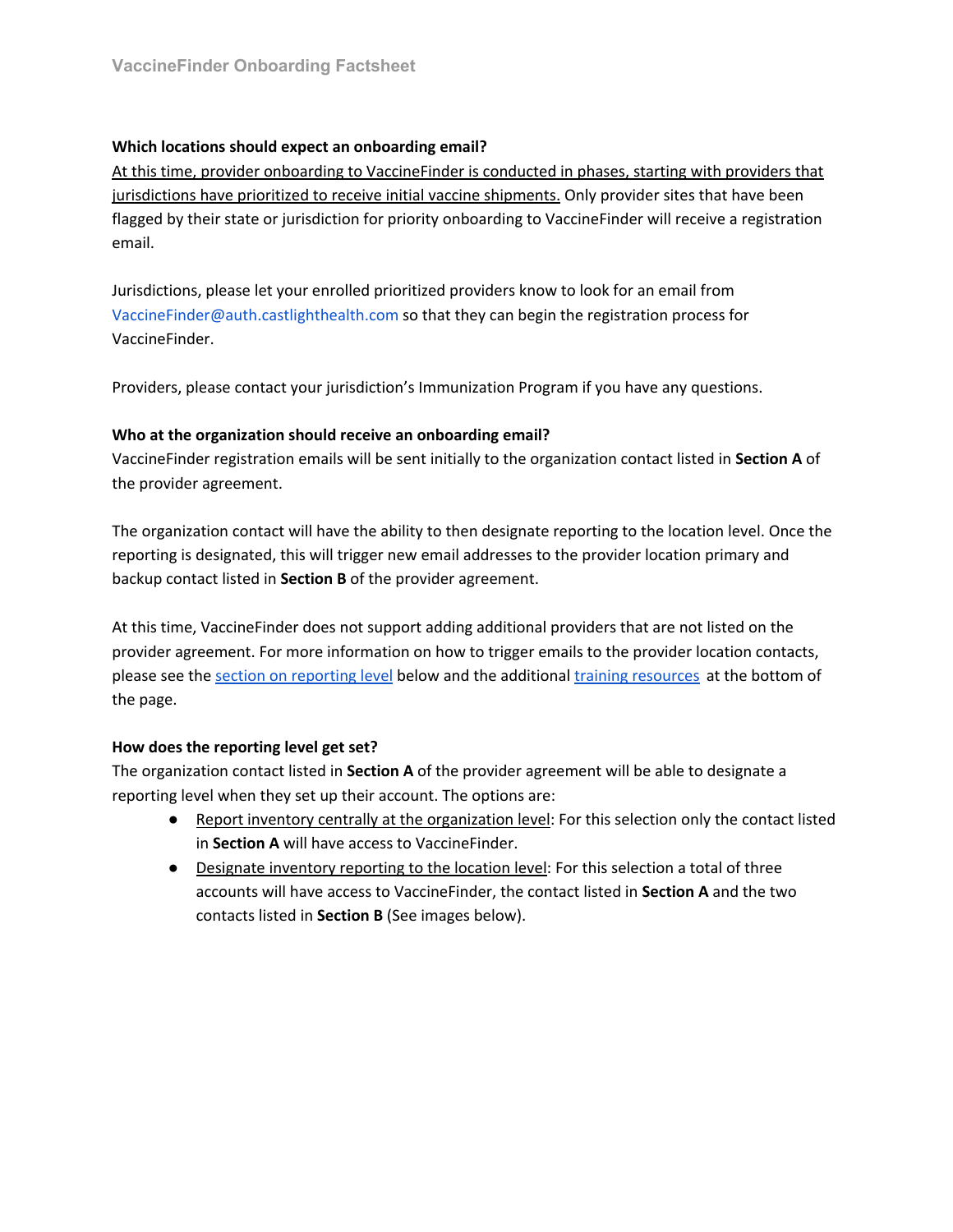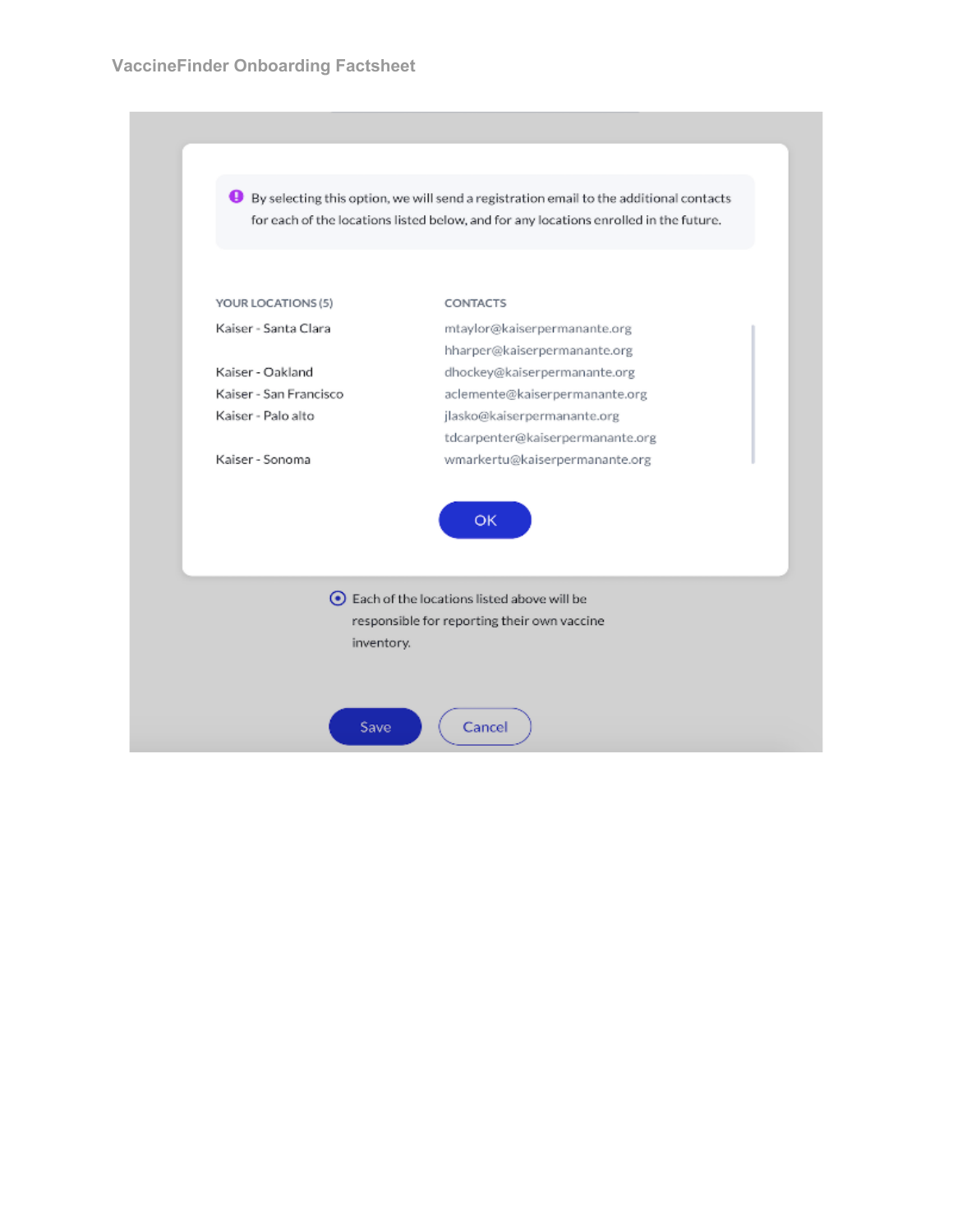How are you going to report your vaccine inventory?

 $\Theta$  Your selection cannot be changed for the duration of the COVID-19 vaccination program

#### YOUR LOCATIONS (5)

- · sophialoc-goldenloc-70387
- · sophialoc-goldenloc-70388
- · sophialoc-goldenloc-70389
- · sophialoc-goldenloc-70390
- · sophialoc-goldenloc-70391
- $\bigcirc$  I will be reporting vaccine inventory on behalf of all locations listed above.
- $\bigcirc$  Each of the locations listed above will be responsible for reporting their own vaccine inventory.



### **How can an organization update their contact information?**

For awardees that have opted for provider-level reporting: Importantly, this process only applies to jurisdictions where awardees have opted to have their providers report inventory quantities directly into VaccineFinder. Providers will need to work with their jurisdiction's immunization program to update their Provider Agreement form (provider enrollment file) with the corrections to the email address in Section A and/or Section B and submit those to IZDL. For more information on this process email izdlhelpdesk@cdc.gov.

Providers reporting at the organization level will update the email address in **Section A** of the Provider Agreement form for the organization as a whole. This update must be made for all locations that fall under the particular organization.

Providers reporting at the individual location level will update the email address in **Section B** of the Provider Agreement form for each location.